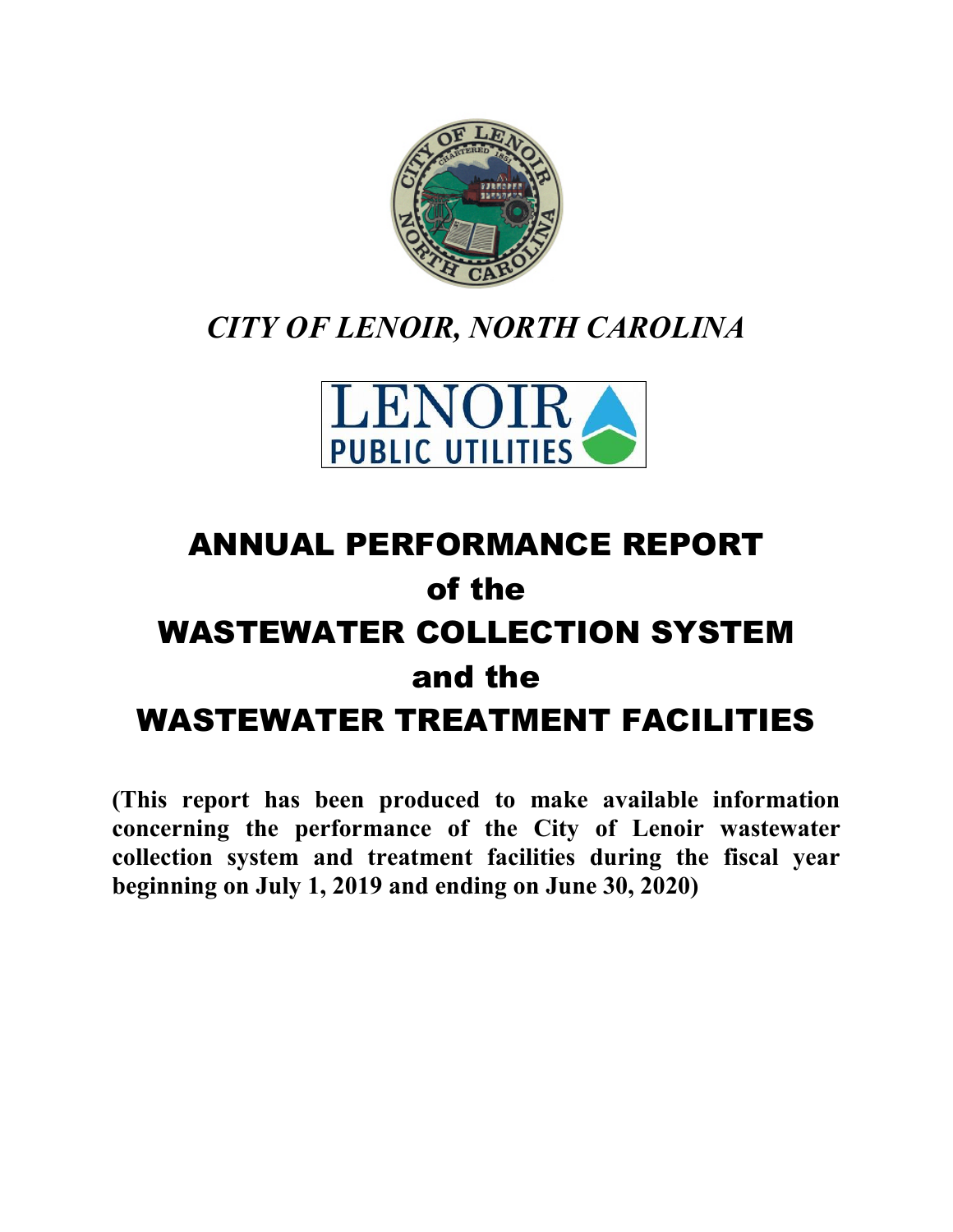### **WASTEWATER COLLECTION SYSTEM (Collection System Performance)**

### **I. General Information**

| <b>Facility Name:</b> | <b>City of Lenoir Wastewater Collection System</b> |
|-----------------------|----------------------------------------------------|
| Responsible Entity:   | City of Lenoir                                     |
| Person in Charge:     | Richard Williams, ORC                              |
| Applicable Permits:   | WQCS00035                                          |

The City of Lenoir wastewater collection system consists of approximately 209 miles of sewer line and 16 pump stations. A radio signal monitoring and control system has been installed in the pump stations. This system notifies personnel of any pump station problems that may occur.

Eleven spills from the collection system reached surface waters during the fiscal year. In accordance with state regulations, the spills were reported to the North Carolina Department of Environmental Quality - Division of Water Quality - Asheville Regional Office. Pertinent information concerning the spills follows:

| 1.08/11/18   | Inflow and infiltration due to a 2.9 inch rain event caused a spill of 841<br>gallons off of Pennton Avenue. The rain event ended and the system<br>recovered.                                                                                        |
|--------------|-------------------------------------------------------------------------------------------------------------------------------------------------------------------------------------------------------------------------------------------------------|
| 2. 08/11/18  | Inflow and infiltration due to a 2.9 inch rain event caused a spill of 701<br>gallons off of Powell Road. The rain event ended and the system<br>recovered.                                                                                           |
| 3.10/11/18   | Inflow and infiltration due to a 3.25 inch rain event caused a spill of 11,615<br>gallons off of Pennton Avenue. The rain event ended and the system<br>recovered.                                                                                    |
| 4. 10/11/18  | Inflow and infiltration due to a 3.25 inch rain event caused a spill of 6,659<br>gallons off of Powell Road. The rain ended and the system recovered.                                                                                                 |
| 5. 11/15/18  | Inflow and infiltration due to a 3.87 inch rain event caused a spill of 7,466<br>gallons off of Pennton Avenue. The rain event ended and the system<br>recovered.                                                                                     |
| 6. 04/06/18  | Inflow and infiltration due to a 3.87 inch rain event caused a spill of 2,664<br>gallons off of Powell Road. The rain ended and the system recovered.                                                                                                 |
| 7.12/21/18   | Inflow and infiltration due to a 2.0 inch rain event caused a spill of 748<br>gallons off of Pennton Avenue. The rain event ended and the system<br>recovered.                                                                                        |
| 8. 12/21/18  | Inflow and infiltration due to a 2.0 inch rain event caused a spill of 781<br>gallons off of Powell Road. The rain event ended and the system<br>recovered.                                                                                           |
| 9. 12/28/18  | Inflow and infiltration due to a 3.0 inch rain event caused a spill of 18,021<br>gallons off of Pennton Avenue. The rain event ended and the overflow<br>stopped.                                                                                     |
| 10. 06/09/19 | Inflow and infiltration due to a 5.0 inch rain event (local flooding) caused a<br>spill of 6,452 gallons off of Pennton Avenue. The rain event ended and the<br>overflow stopped.                                                                     |
| 11. 06/09/19 | Inflow and infiltration due to a 5.0 inch rain event (8.76 lnches total over 72<br>hours) that caused extensive flooding and caused a spill of 1,610 gallons<br>off of Hickman Avenue in Hudson NC. The rain event ended and the<br>overflow stopped. |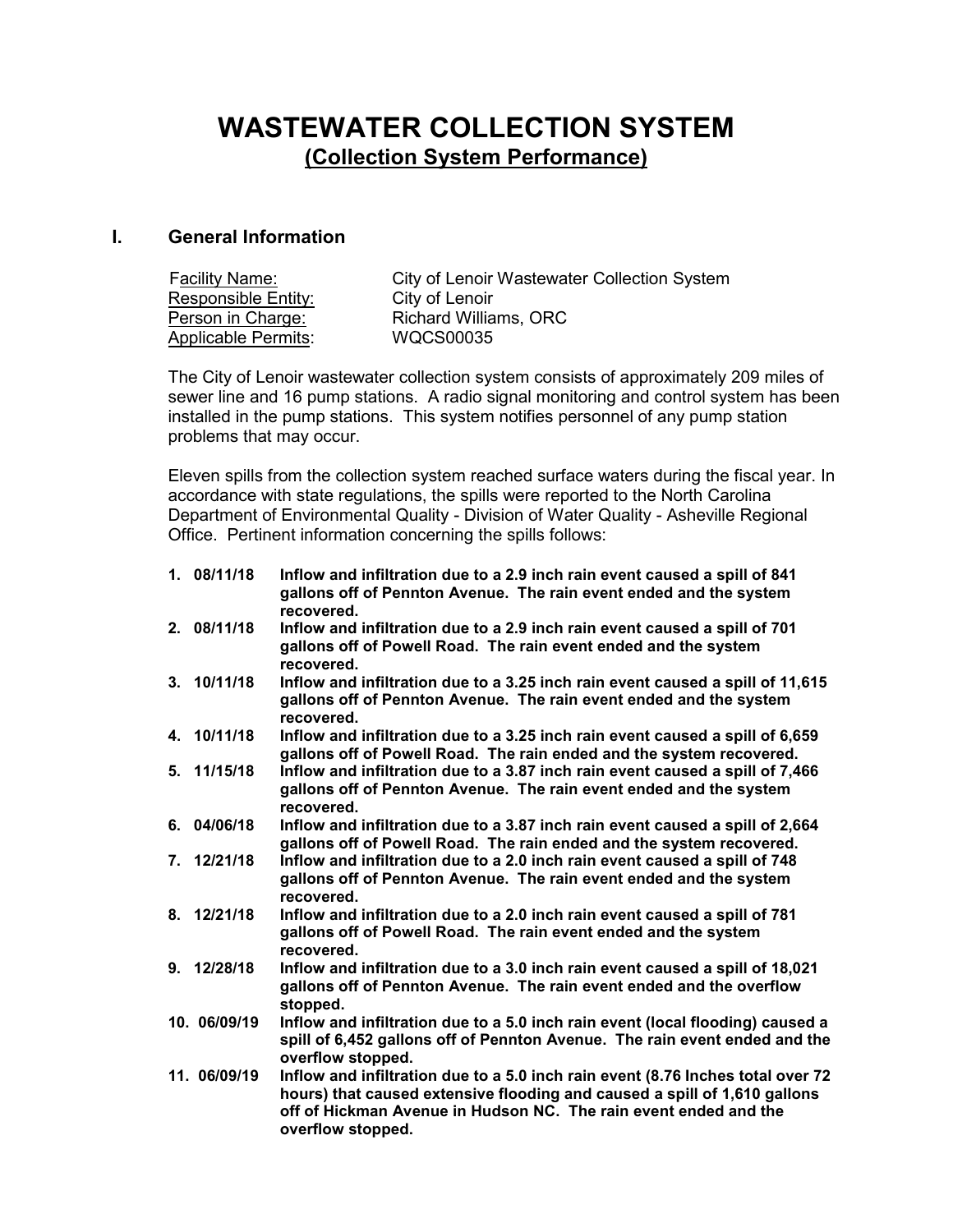### **WASTEWATER TREATMENT FACILITIES (Lower Creek Wastewater Treatment Plant Performance)**

### **II. General Information**

| <b>Facility Name:</b>      | Lower Creek Wastewater Treatment Plant |
|----------------------------|----------------------------------------|
| <b>Responsible Entity:</b> | City of Lenoir                         |
| Person in Charge:          | Elisa Triplett, Superintendent         |
|                            | Donnie Hawkins, ORC/Asst. Supt.        |
| <b>Applicable Permits:</b> | NPDES Permit #: NC0023981              |
|                            | Class A Residuals Permit #: WQ0010059  |

The Lower Creek Wastewater Treatment Plant is monitored for the following parameters: pH, Residual Chlorine, Fecal Coliform, Biochemical Oxygen Demand (BOD), Total Suspended Solids (TSS), Ammonia as N (all have permit limits); Temperature, Conductivity, Dissolved Oxygen, Total Nitrogen, Total Phosphorous; Total Cyanide, eleven metals (Cadmium has permit limit), and Chronic Bioassay.

In addition, an extensive Priority Pollutant Analysis is conducted during most years, which includes a full range of organic compounds, expanded metals and various other parameters.

Total influent flow for the period of July 1, 2019 to June 30, 2020 was 835,216,000 gallons. The average flow during this period was 2.29 MGD.

For the period of July 1, 2018 to June 30, 2019, there were zero (0) permit condition violations and one (1) permit violation of effluent limits.

Permit limit for TSS is 30 mg/l monthly and 45 mg/l weekly. The week of May 17-23 2020 the plant experienced a weekly TSS average of 202 mg/l and a monthly average of 61.5 mg/l .

The annual removal efficiencies (from July 1, 2018 to June 30, 2019) for the plant are listed below:

BOD: 97.47 % TSS: 92.51 % Ammonia as N: 100.0 %

No "Class A" bio-solids" were produced during the period of July 1, 2019 to June 30, 2020. The lime stabilization process has been halted awaiting a new process project which should be completed by December 2020. All sludge has been dewatered using the belt press and has been hauled to the Foothills landfill. 10.12 MG of sludge was dewatered July 1, 2019 to June 30, 2020 which at an average of 1.6% solids is equivalent to 719 dry tons. These totals include sludge from the Lower Creek WWTP, the Gunpowder Creek WWTP and the City of Lenoir Water Plant.

There were no wastewater spills within the plant during the period.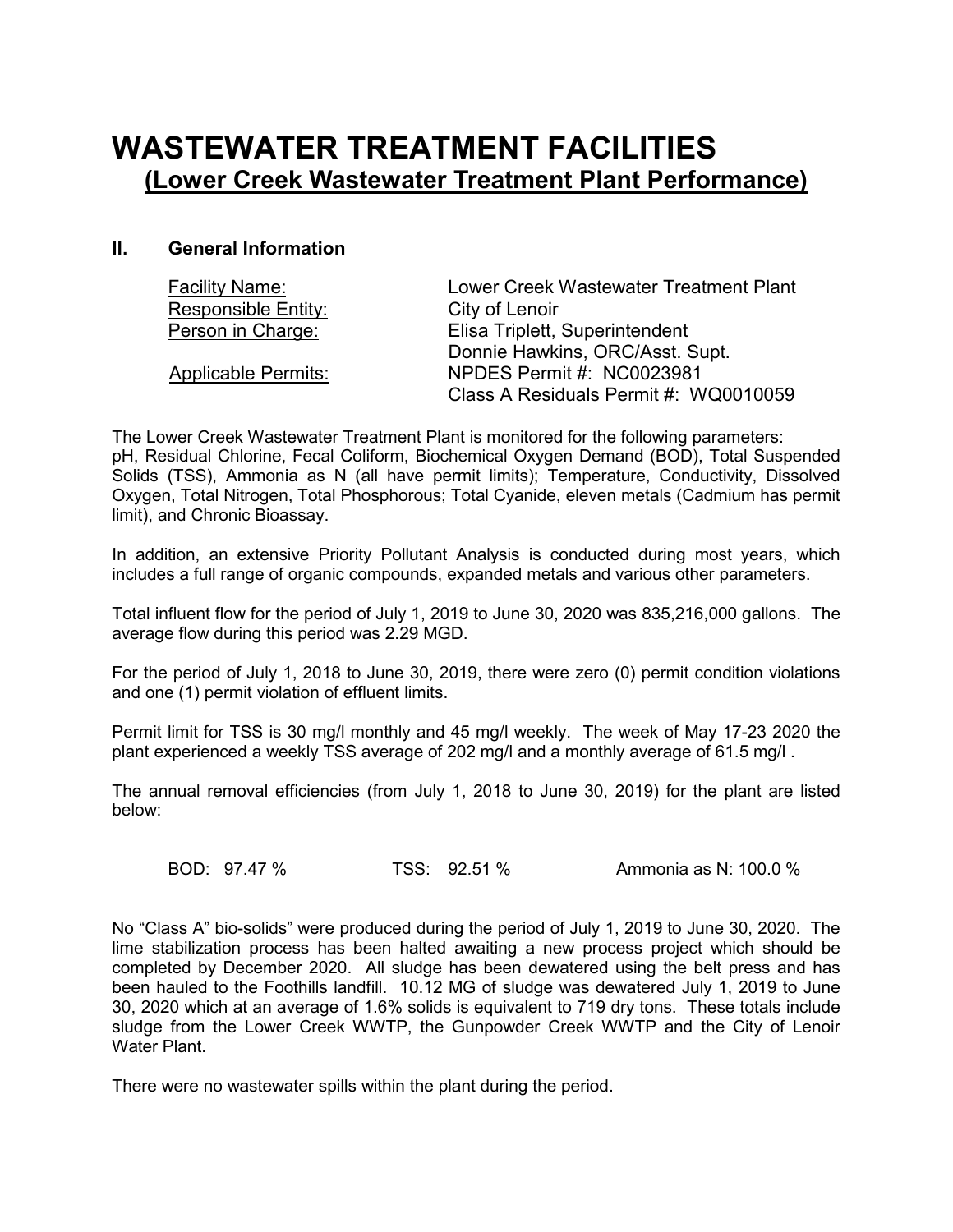### **WASTEWATER TREATMENT FACILITIES (Gunpowder Creek Wastewater Treatment Plant Performance)**

#### **III. General Information**

| <b>Facility Name:</b>     | <b>Gunpowder Creek Wastewater</b> |
|---------------------------|-----------------------------------|
| <b>Treatment Plant</b>    |                                   |
| Responsible Entity:       | City of Lenoir                    |
| Person in Charge:         | Elisa Triplett, Superintendent    |
|                           | Donnie Hawkins, ORC/Asst. Supt.   |
| <b>Applicable Permit:</b> | NPDES Permit #: NC0023736         |

The Gunpowder Creek Wastewater Treatment Plant is monitored for the following parameters: pH, Residual Chlorine, Fecal Coliform, Biochemical Oxygen Demand (BOD), Total Suspended Solids (TSS), Ammonia as N (all have permit limits); Temperature, Conductivity, Dissolved Oxygen, Total Nitrogen, Total Phosphorous; Total Cyanide (has permit limit), eleven metals (Cadmium has permit limit) and Chronic Bioassay.

In addition, an extensive Priority Pollutant Analysis is conducted during most years, which includes a full range of organic compounds, expanded metals and various other parameters.

Total influent flow for the period of July 1, 2019 to June 30, 2020 was 478,079,000 gallons. The average flow during this period was 1.31 MGD.

For the period of July 1, 2019 to June 30, 2020, there were zero (0) permit condition violation and zero (0) permit violations of effluent limits.

The annual removal efficiencies (July 1, 2019 to June 30, 2020) for the plant are listed below:

BOD: 97.32 % TSS: 96.12 % Ammonia as N: 100.0%